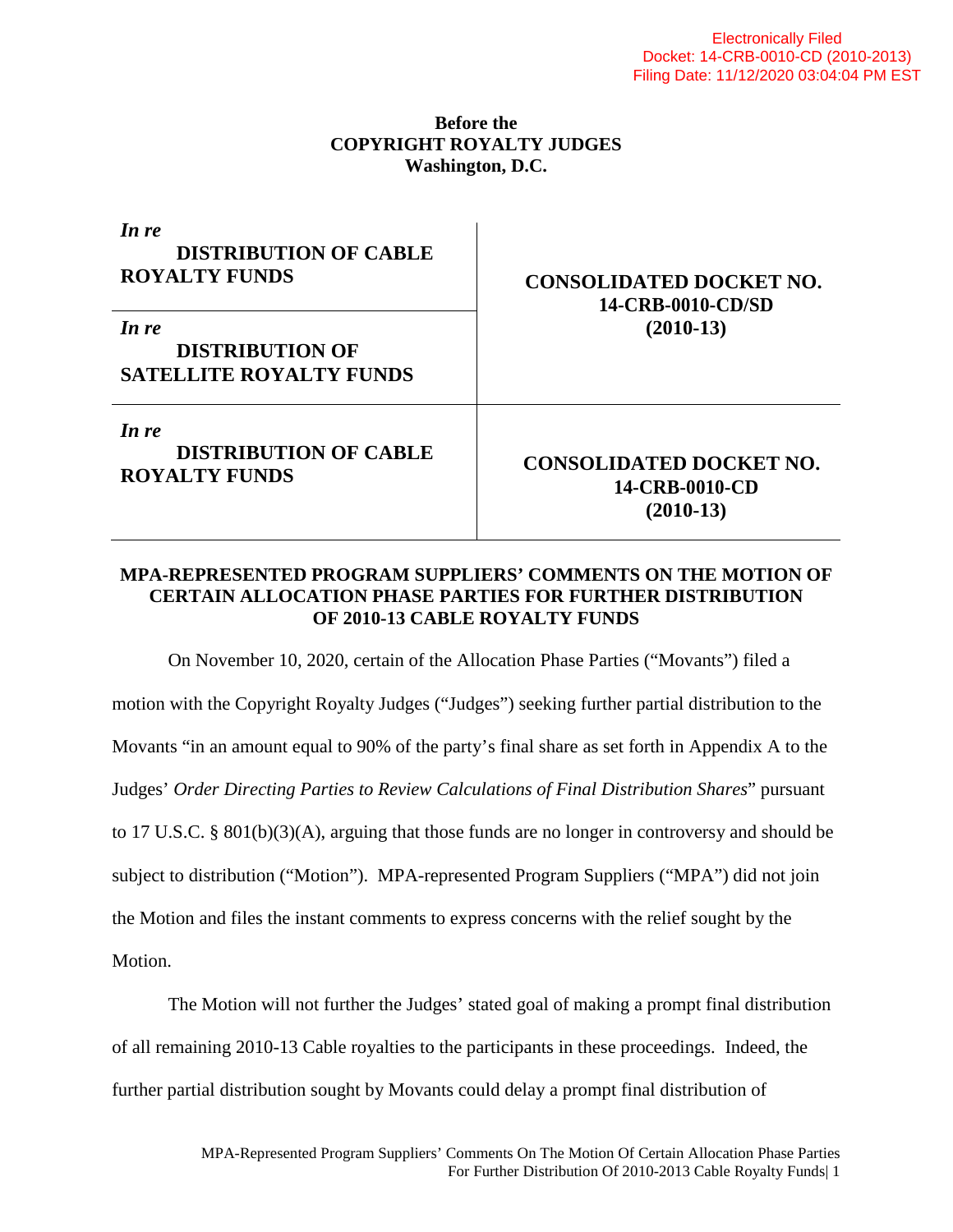remaining 2010-13 Cable royalties and will only further complicate the Licensing Division's final distribution calculations for the participants in these proceedings by forcing them to account for yet another round of partial distributions to certain parties, while other parties' royalties remain undistributed. The Judges already issued orders granting all of the Allocation Phase Parties' motions for final distribution of the 2010-13 Cable royalties on October 2, 2020. MPA respectfully requests that the Judges instruct the Licensing Division to expeditiously resolve the calculation errors identified by MPA and SDC in their October 26, 2020 Notices so that *all* of the 2010-13 Cable royalties remaining on reserve can be distributed to the rightsholders entitled to receive them promptly, as the Judges intended, and in the correct shares of royalty funds determined for each Allocation Phase party by the Judges in their Final Determination. *See* 84 Fed. Reg. 3552, 3552 (February 12, 2019). A prompt final distribution remains critical for the many rightsholders that have been significantly impacted by the ongoing COVID-[1](#page-1-0)9 pandemic,<sup>1</sup> and should not be compromised to accommodate another partial distribution to certain parties, particularly if such a partial distribution creates more complicated calculations for the Licensing Division.

The calculation issues identified by MPA and SDC in their October 26, 2020 Notices should not unduly delay the final distributions ordered by the Judges in these proceedings. The Judges directed the Licensing Division to prepare final distribution calculations on October 2, 2020, and the Licensing Division prepared the calculations in Appendix A and delivered them to the Judges by October 14, 2020, only twelve days later. Accordingly, MPA has every

.

<span id="page-1-0"></span><sup>&</sup>lt;sup>1</sup> See Letter From Jane V. Saunders Of MPA Regarding MPA-Represented Program Suppliers' Pending Motion For Final Distribution at 2 (filed August 24, 2020) (noting the "significant negative economic impact of the COVID 19 pandemic on **all** of the rightsholders MPA represents and, in particular, on the hundreds of independent producers the industry's version of moms and pops – the MPA represents in the Program Suppliers group").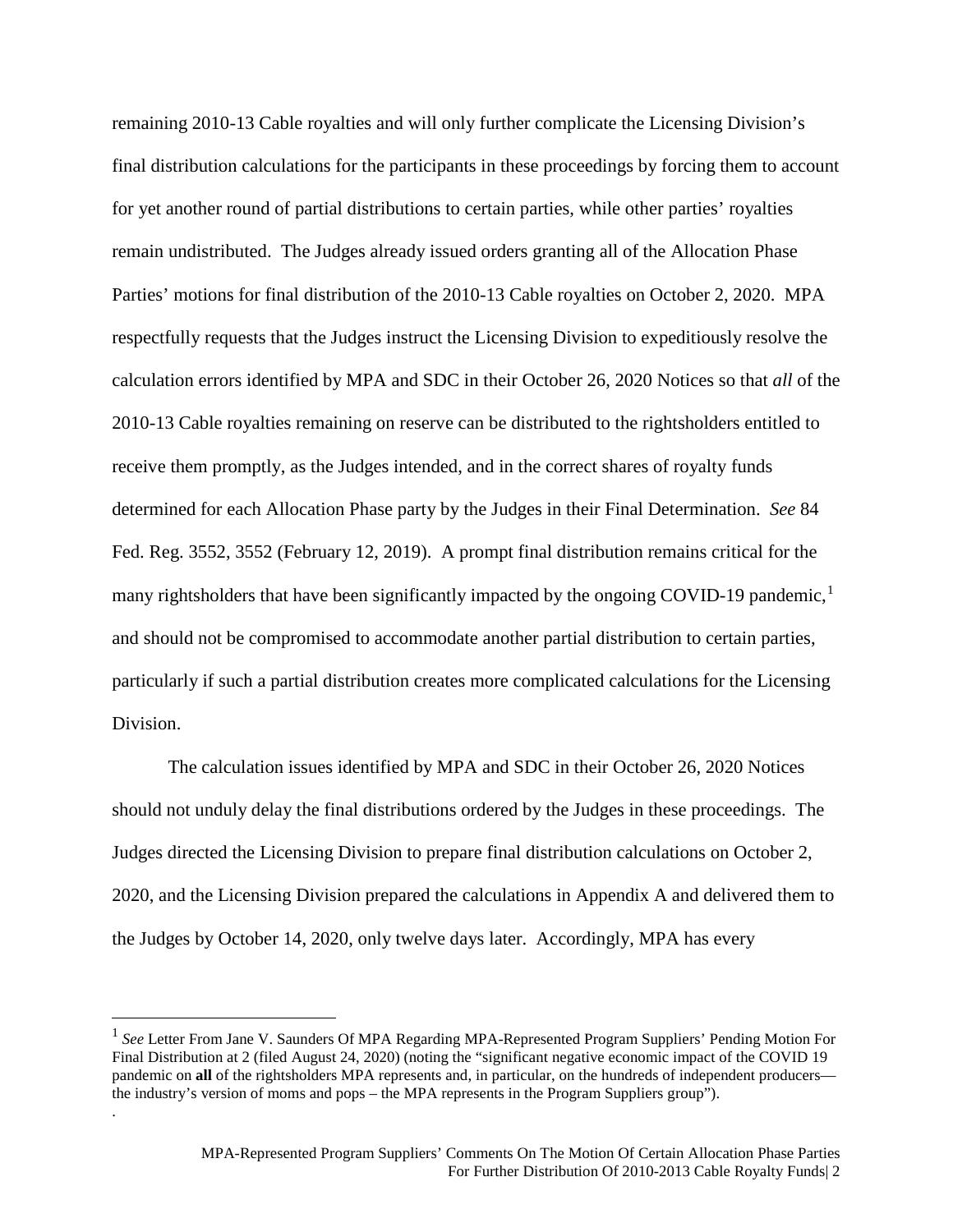confidence that the Licensing Division will be able to revise its calculations speedily to remedy the errors identified by the participants once ordered to do so by the Judges, without unnecessary delay or unnecessary complications in the calculation of the final distributions of 2010-13 Cable royalties.

## **CONCLUSION**

For all the reasons set forth above, MPA respectfully requests that the Judges continue to prioritize the final distribution of all 2010-13 Cable royalties remaining on reserve over additional partial distributions of those royalties to certain participants.

Respectfully submitted,

*/s/ Gregory O. Olaniran*

Gregory O. Olaniran D.C. Bar No. 455784 Lucy Holmes Plovnick D.C. Bar No. 488752 Alesha M. Dominique D.C. Bar No. 990311 Mitchell Silberberg & Knupp LLP 1818 N Street NW, 7th Floor Washington, DC 20036 (202) 355-7917 (Telephone) (202) 355-7887 (Facsimile) goo@msk.com lhp@msk.com amd@msk.com

\_\_\_\_\_\_\_\_\_\_\_\_\_\_\_\_\_\_\_\_\_\_\_\_\_\_\_\_\_\_\_

*Attorneys for* November 12, 2020 *MPA-Represented Program Suppliers*